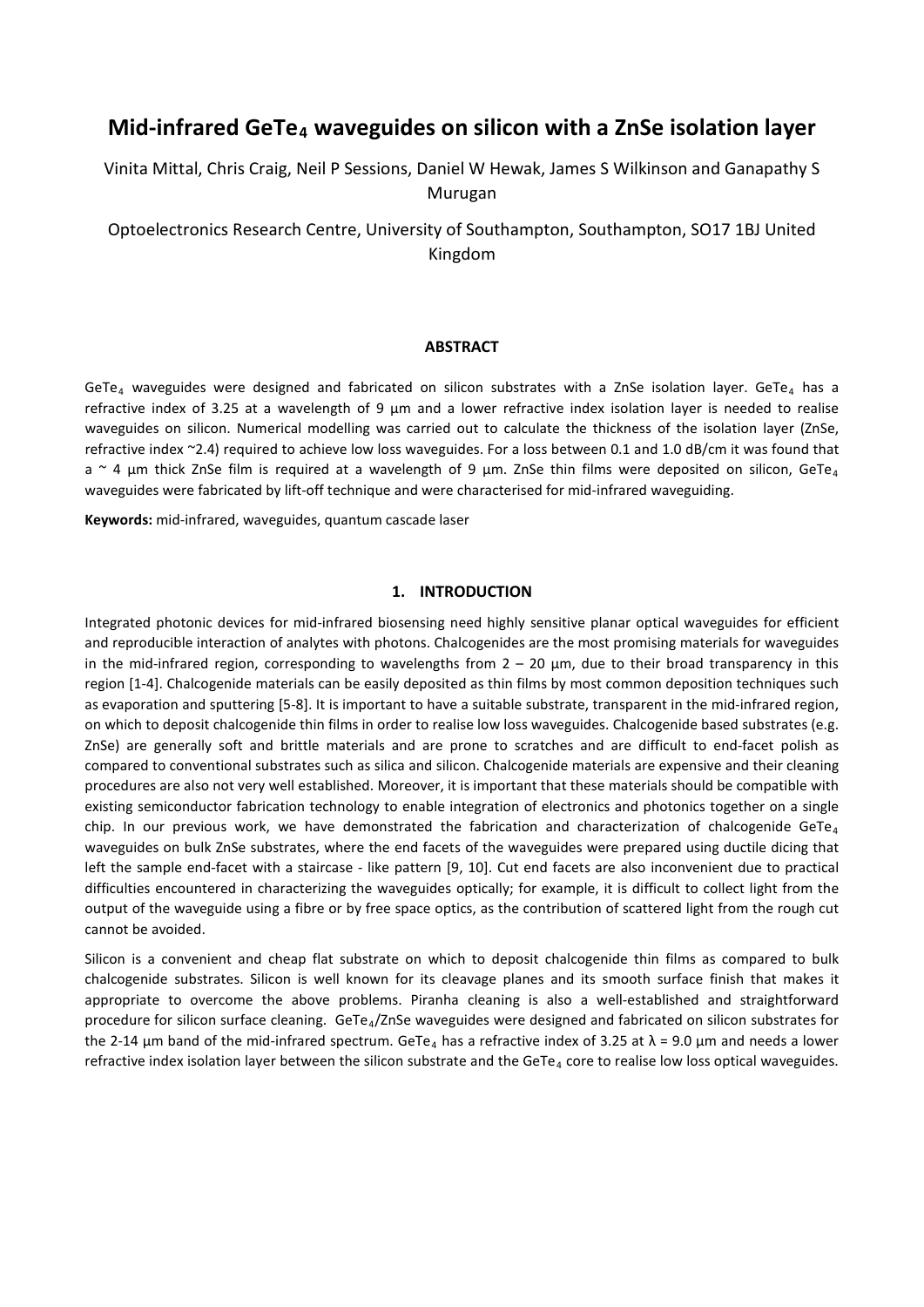Numerical modelling was carried out to calculate the thickness of the isolation layer (ZnSe, refractive index ~2.4 at  $\lambda$  = 9.0 µm) required on a higher refractive index silicon substrate (n = 3.42 at  $\lambda$  = 9.0 µm) to achieve low loss waveguides. For a monomode slab waveguide of GeTe<sub>4</sub>, it was found that  $\sim$  4 µm thick ZnSe film is required at a wavelength of 9 µm to achieve a loss between 0.1 and 1.0 dB/cm due to leakage into the underlying silicon. ZnSe films were deposited on silicon and were characterised for their structure and morphology by XRD and SEM. Photolithography was used to fabricate channel patterns on ZnSe films using a lift-off resist and GeTe<sub>4</sub> was deposited on the patterned sample and photoresist removed to form channel waveguides of various widths. Finally, waveguiding was demonstrated at a wavelength of 9  $\mu$ m.

## **2. NUMERICAL MODELING FOR OPTIMIZATION OF ISOLATION LAYER**

The present design of the waveguide including the refractive indices of the GeTe<sub>4</sub> core, ZnSe isolation layer and Si substrate at a wavelength of 9 µm is shown in Figure 1. Since the refractive index of silicon is higher than that of the core and isolation layer of the waveguide, numerical modelling is used to calculate the isolation layer thickness on silicon substrate to avoid light propagation in silicon due to its high refractive index.



Figure 1. Schematic of the modelled slab waveguide structure

COMSOL Multiphysics was used to find the fundamental modal solutions for the slab waveguide structure shown in Figure 1, resulting in a modal field distribution such as that shown in Figure 2 (a) and a modal loss, which is shown vs isolation layer thickness in Figure 2 (b). All the calculations were carried out for a wavelength of 9  $\mu$ m and GeTe<sub>4</sub> core thickness of 2 um.



Figure 2. (a) COMSOL simulation showing the modal field for the fundamental mode of a slab waveguide, (b) Waveguide loss due to Si vs. thickness of isolation layer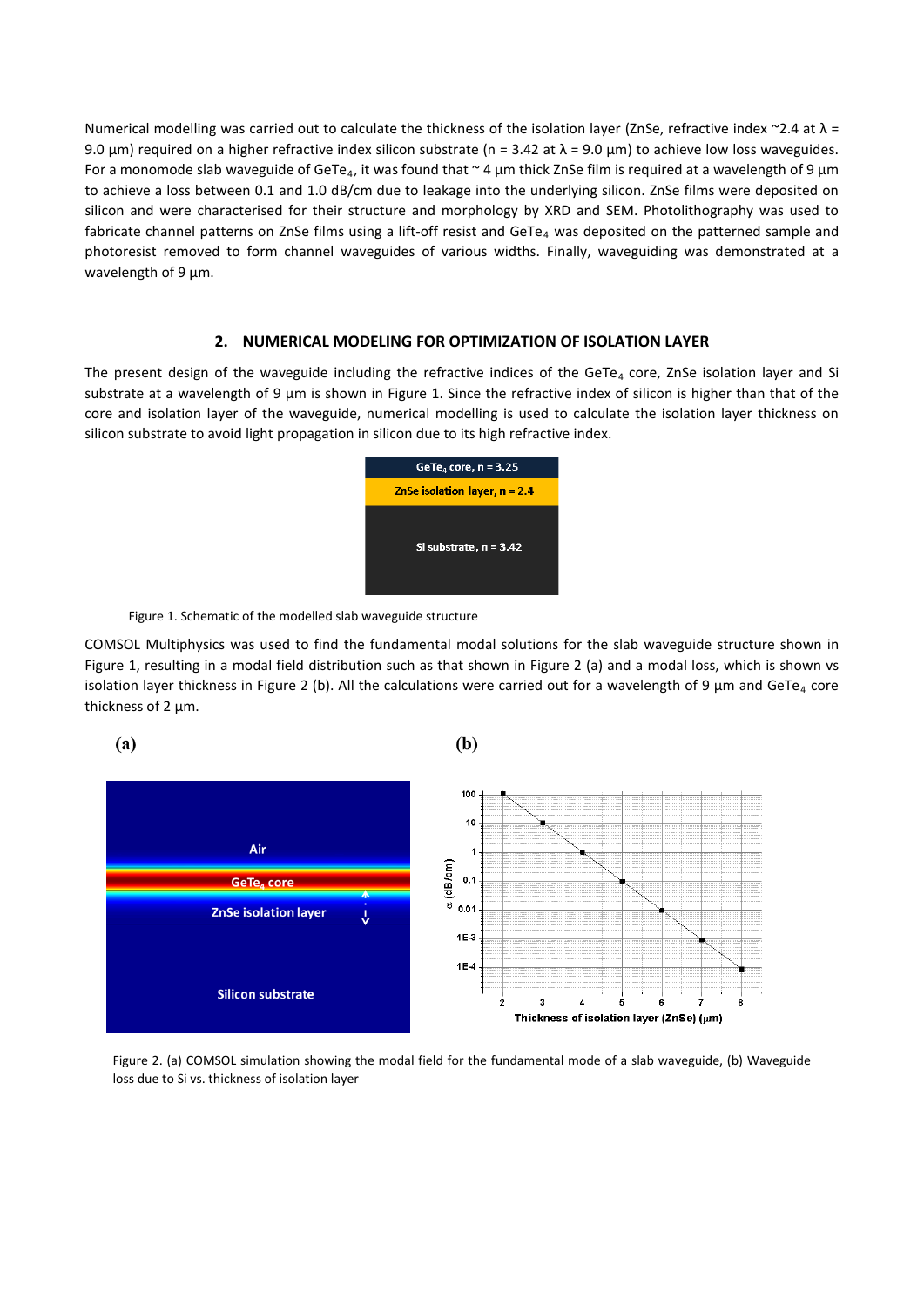An acceptable contribution to loss due to the silicon substrate in a practical device is below  $\sim$  1 dB/cm. The corresponding thickness of isolation layer required to achieve a loss below this level can be seen from Figure 2 (b) to be  $4 \mu m$ .

### **3. EXPERIMENTAL PROCEDURES**

The zinc selenide isolation layer was deposited on a Si (100) substrate by RF magnetron sputtering (Kurt J. Lesker) in an argon atmosphere. A commercial polycrystalline target of zinc selenide (50 mm diameter x 3 mm thick) made by CVD was used (Crystran). The distance between the substrate and the target was fixed at 13.5 cm. The substrates were rotated at a speed of 20 rpm and the deposition was carried out with the substrate maintained at room temperature. The base pressure of the system was 5 x  $10^{-5}$  Torr before deposition. The thickness of the resulting films was measured using a KLA Tencor stylus profilometer. The crystalline phase of the deposited films was determined using a Rigaku Xray Diffraction system and a Zeiss Scanning electron microscope (SEM) was used to observe the film surface morphology. An Agilent Technologies Fourier transform infrared (FTIR) spectrometer was used to measure the transmission spectrum of the films. Standard photolithography followed by lift off technique was used to fabricate the channel waveguides. The waveguides were characterized using a quantum cascade laser (QCL) (Pranalytica) tunable between 6.4 - 12 μm and a microbolometer based mid-infrared camera (FLIR SC660).

### **4. RESULTS AND DISCUSSION**

A Si (100) substrate and a glass slide were cleaned with Piranha solution (H2SO4: H2O2) and then rinsed with acetone and Isopropyl Alcohol (IPA) and baked overnight at 120° C before deposition. A CaF2 substrate was rinsed with acetone and IPA for cleaning. A sputtering pressure of 20 mTorr, RF power of 45 W and argon flow rate of 40 sccm was used to deposit ZnSe films on Si, CaF2 and normal glass slides substrates, with a deposition rate of 0.05 nm/s, resulting in a ZnSe film of ~ 4.2 µm thickness. The amorphous nature of the films was confirmed using grazing incidence XRD (GIXRD) as shown in Figure 3, where the absence of any sharp peaks is characteristic of an amorphous material. Amorphous films are essential to polycrystalline films for optical waveguides to avoid scattering of light at grain boundaries.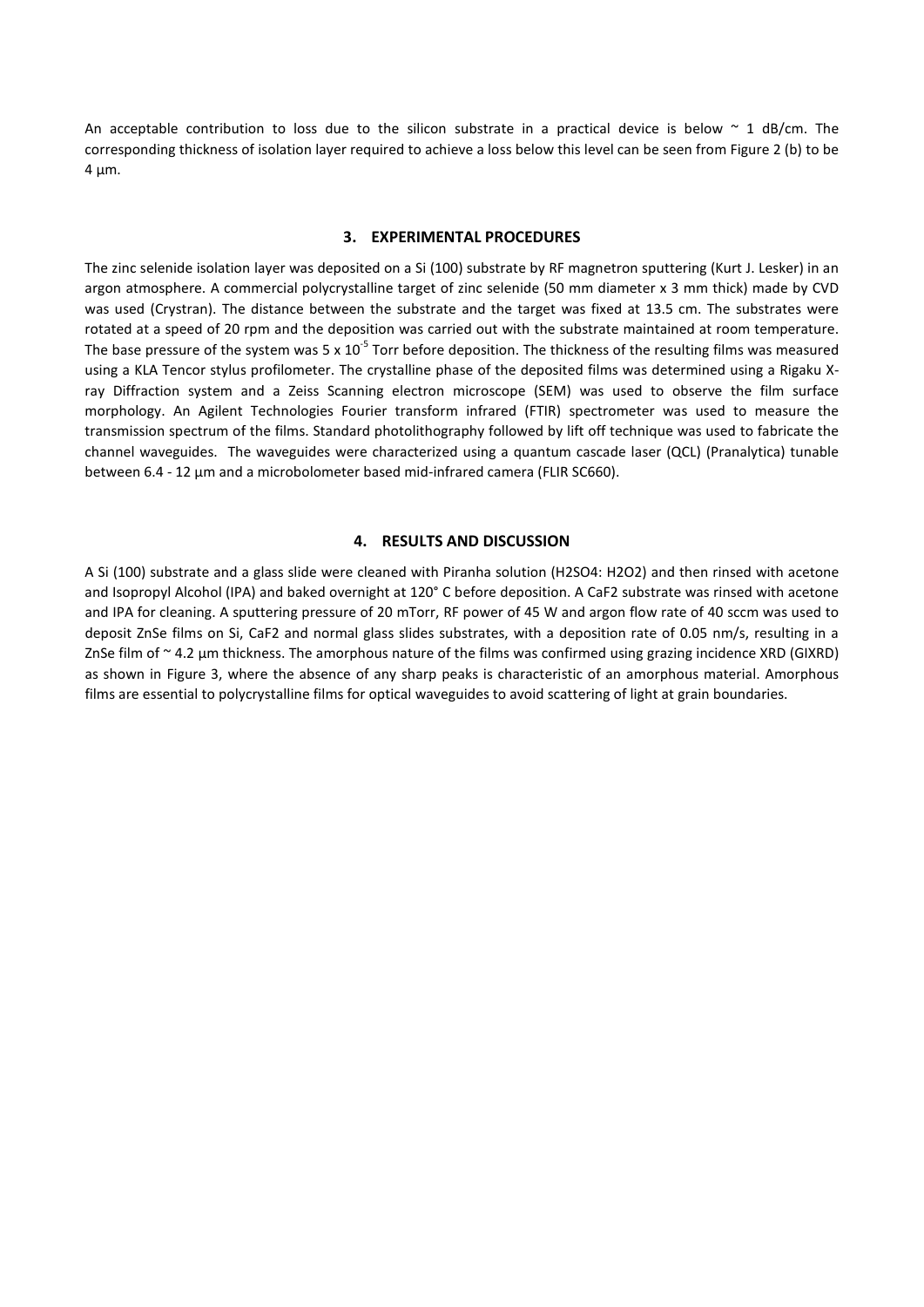

Figure 3. XRD pattern of ZnSe film deposited on a silicon substrate confirming its amorphous nature

The film deposited on the CaF<sub>2</sub> substrate was used to measure the transmission of the deposited ZnSe film in the infrared region using a normal incidence FTIR. First, the transmission spectrum of a 1 mm thick bare CaF<sub>2</sub> substrate was taken with air as background, which is shown in the black curve in Figure 4. Then the transmission spectrum for the ZnSe film deposited on an identical CaF<sub>2</sub> sample was recorded, and the two spectra were ratioed to get the transmission spectrum of the ZnSe film deposited on CaF<sub>2</sub>, which is shown in the green curve in Figure 4. A total of 32 scans were averaged with the resolution of 4 cm<sup>-1</sup>. It can be seen that the deposited film transmits from 2 – 10  $\mu$ m with a small absorption at around 3 μm, which is due to O-H stretching in liquid water [11]. The interference fringes in the transmission spectrum of ZnSe film are due to the multiple reflections from air/film and film/substrate interface. It is to be noted that ZnSe is transparent for wavelengths from 0.5 µm to 18 μm [4]; the cut-off at 10 μm in Figure 4 is due to the CaF<sub>2</sub> substrate that transmits up to 10  $\mu$ m.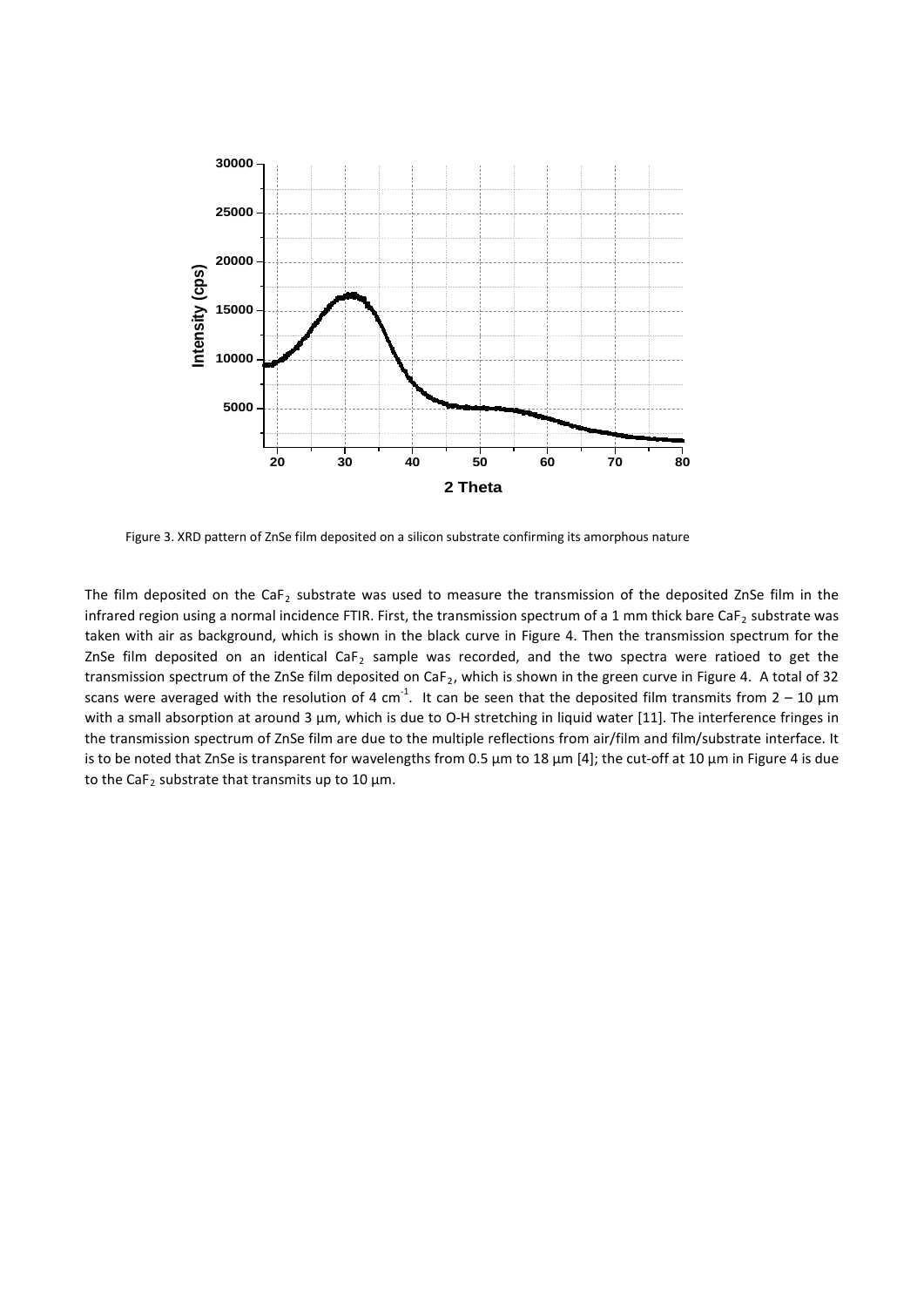

Figure 4. FTIR spectrum of a bare CaF<sub>2</sub> substrate and a ~4.2 µm thick ZnSe film deposited on a CaF<sub>2</sub> substrate

The lift-off technique was used to fabricate rib waveguides. First,  $\sim$  4  $\mu$ m AZ2070 negative photoresist (Microchemicals) was spun onto the ZnSe/Si samples. After soft baking, the samples were exposed to UV light for 4.5 s using a 350 W Hg light source of intensity 16 mW/cm<sup>2</sup> and then post exposure baked (PEB) to crosslink the exposed resist. Finally, they were developed in AZ726 MIF developer for 40 sec to create the desired undercut photoresist profile. An SEM image of the cross-section of the undercut photoresist is shown in Figure 5 (a). A  $\sim$  2.4  $\mu$ m amorphous GeTe<sub>4</sub> was then deposited on these patterned samples by RF-magnetron sputtering, using the procedure given in Reference 4. An SEM image of the cross-section of the GeTe<sub>4</sub> film deposited on the photoresist is shown in Figure 5 (b). Finally, the resist was stripped off by immersing the samples in a resist stripper solution (*N*-Methyl-2-pyrrolidone, commonly known as NMP). The final channel waveguide realised after removing the photoresist is shown in the SEM image in Figure 5 (c). The sample was then cleaved along the Si (100) plane to allow coupling of light into and out of the waveguide end facets and a cross-section of the cleaved sample is shown in the SEM image in Figure 5 (d).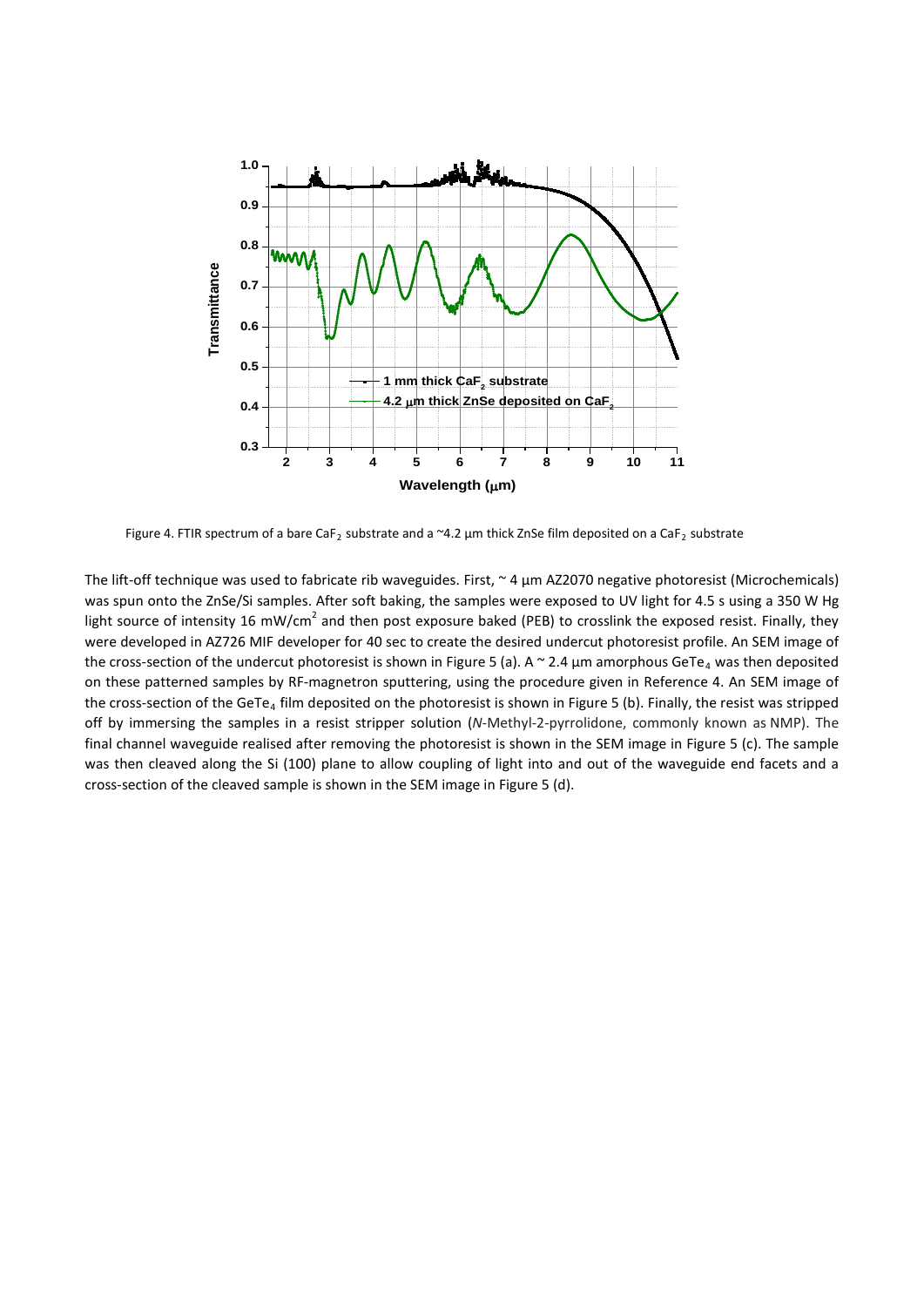

Figure 5. SEM images of (a) the undercut cross-section created in lift-off resist, (b) the cross-section of the GeTe<sub>4</sub> film deposited on the photoresist, (c) and (d) Top view and cleaved cross-section of a GeTe<sub>4</sub> channel waveguide after lift-off.

To characterize the waveguides, light from a QCL at a wavelength of 9.0 µm was coupled into the waveguide end facet using a single mode  $As_2Se_3$  fiber with a core diameter of about 30  $\mu$ m and the waveguide output was imaged onto a mid-infrared camera from the top. Figure 6 shows the infrared image of the input and output ends of the ~0.8 cm long sample tested at λ= 9 µm. The straight channels can be clearly seen despite the weak contrast of the image. The bright spot at the end of a channel 2.4  $\mu$ m thick and 3  $\mu$ m wide confirms the confinement of light.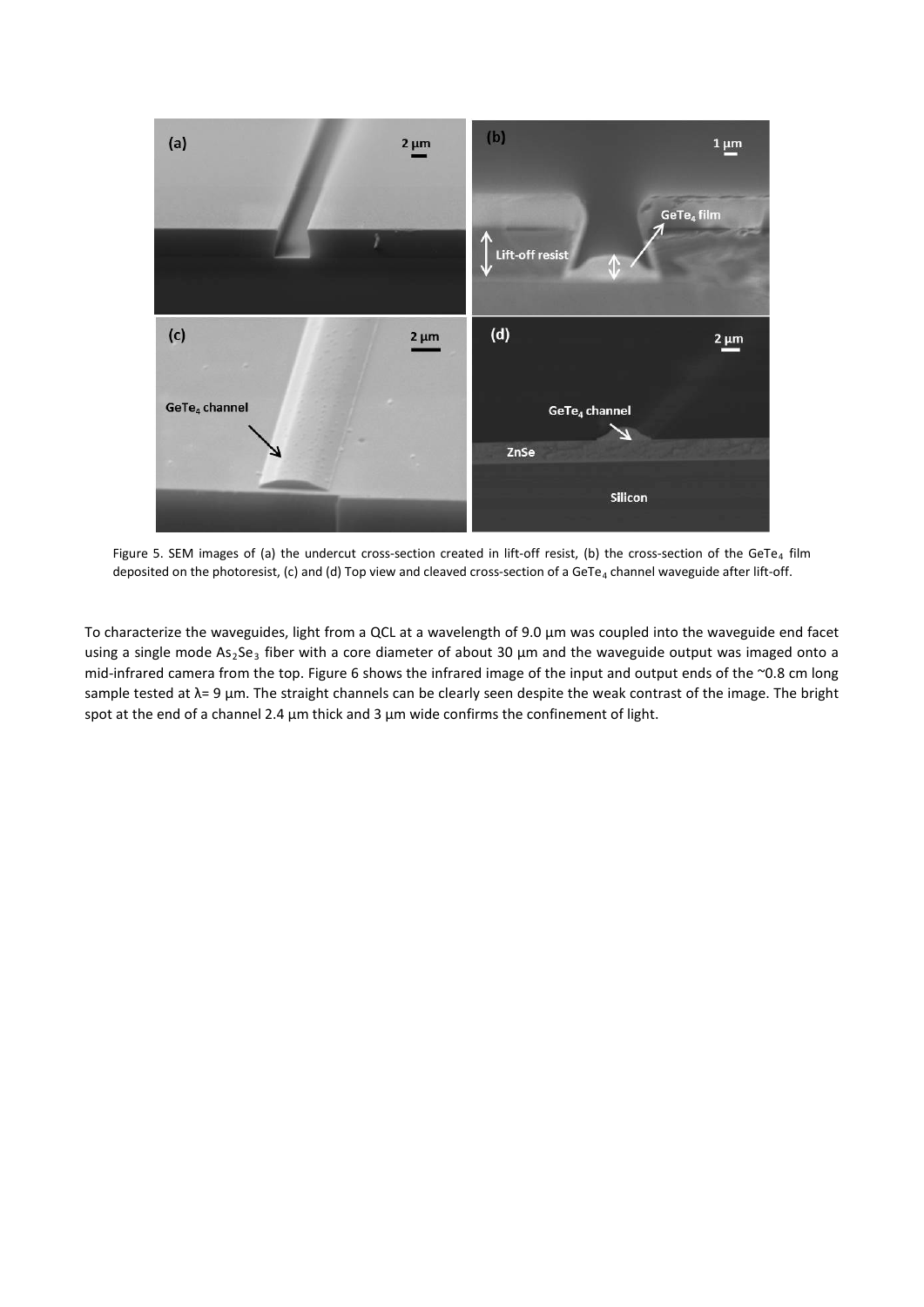

Figure 6. Top-view infra-red image of a waveguide sample showing input and output of a channel waveguide coupled to a QCL at 9.0 µm wavelength using an optical fibre.

## **5. CONCLUSION**

Germanium telluride channel waveguides were designed and fabricated on silicon substrates with a ZnSe isolation layer. The waveguide loss due to light tunneling in to silicon substrate at various ZnSe isolation layer thickness at a wavelength of 9 µm was calculated by numerical modelling. A ZnSe film was deposited on silicon substrate by RF sputtering and was found to be transparent in the mid-infrared region of interest. GeTe<sub>4</sub>/ZnSe channel waveguides were fabricated on Si substrate by lift-off. The end facets of the waveguides were cleaved and the waveguides were tested at a wavelength of 9 µm and waveguiding was demonstrated. Further characterization such as propagation loss and spectroscopy of bio-chemical analytes on these waveguides are underway.

## **ACKNOLEDGEMENT**

The authors thank the European Research Council under the European Union's Seventh Framework Programme (FP7/2007-2013) ERC grant agreement no. 291216 "Wideband Integrated Photonics for Accessible Biomedical Diagnostics" for funding this work. Chalcogenide thin film deposition was funded in part by the Engineering and Physical Sciences Research Council through grant EP/M015130/1 on the Manufacturing and Application of Next Generation Chalcogenides. The data for this paper can be found at [10.5258/SOTON/379693.](http://dx.doi.org/10.5258/SOTON/379693)